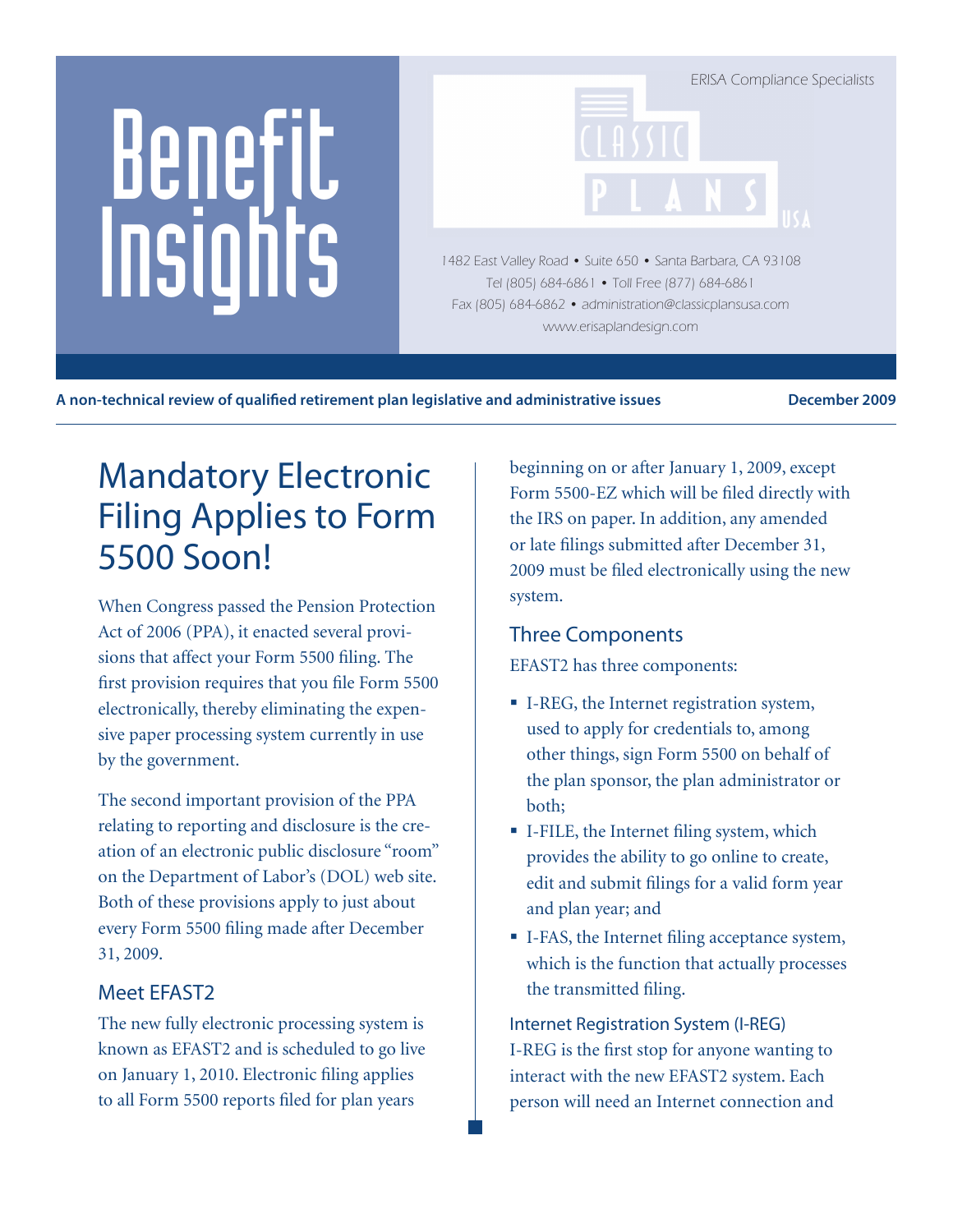an email address to sign up for credentials via the I-REG program. There's more about establishing your electronic credentials below.

#### Internet Filing System (I-FILE)

I-FILE is a free, limited-function, web-based application that provides the ability to create, edit and submit filings for a valid form and plan year. The I-FILE application includes validation, authentication and specific edit tests/checks to make sure the filing is complete before it is submitted. While most third-party preparers will opt to use software created by an EFAST2-approved vendor, a plan sponsor may find the application useful for preparing filings for welfare plans or small retirement plans.

Internet Filing Acceptance System (I-FAS)

I-FAS, as previously noted, actually processes the filings as they are electronically submitted. The most important feature of I-FAS is that it establishes the "filing status" of the transmitted filing. The possible filing status messages are:

- *Filing Unprocessable:* Generally indicates that the EFAST2 system could not open the file that was transmitted. In this case, the filing is not treated as filed.
- *Processing Stopped:* Indicates that the file could be read but that critical errors were detected. The filer should plan to file an amended return to perfect the data. The filing is treated as "filed" for purposes of the "timely filing" rules.
- *Filing Error:* Indicates the file contains errors that are less onerous than indicated by a Processing Stopped filing status; however, the filer should plan to file an amended return to perfect the data. As with the Processing Stopped filing status, the Filing Error status message is treated as "filed."

 *Filing Received:* The optimal filing status message inasmuch as it indicates to the filer that the filing appears to be complete. Of course, the DOL or IRS may later request additional information; however, the filing is treated as complete until and unless there is further notification from the agencies.

#### Who Needs Credentials?

The person(s) who signs the face of the Form 5500 on behalf of either the plan sponsor or the plan administrator (or both) must apply for "signer" credentials using the I-REG system. Plan sponsors will receive a postcard from the DOL, probably in January 2010, inviting them to apply for their credentials. There are several important rules about these electronic credentials:

- Only one set of credentials will be issued for each email address. Signer credentials permit the user to sign as the plan sponsor, the plan administrator or both. If, for some reason, a person wants multiple credentials, he or she must use distinct email addresses to apply for such separate credentials.
- An individual may apply for credentials as a filing author, filing signer, schedule author, transmitter or third party software vendor. Typically, persons who sign Form 5500 will require only the filing signer credentials because they will rely on their service providers to actually author and transmit the filing.
- The credentials belong to the individual, not the business for which he or she works. Think of the credentials in the same way you think of an individual's social security number–the social security number always follows the individual, no matter where or whether he or she is employed. For this rea-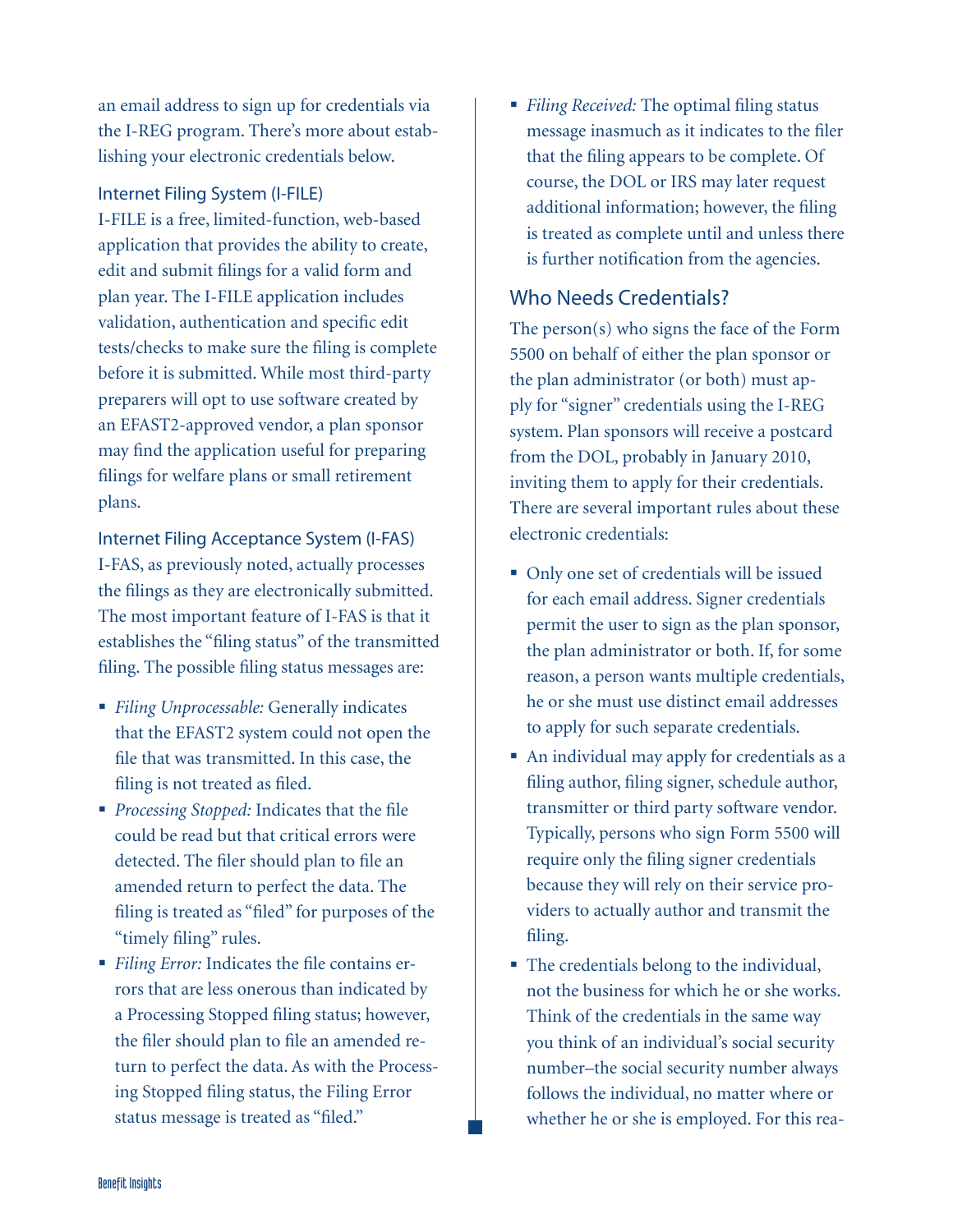son, individuals who have signer credentials will want to update their profiles whenever their email addresses change so that any notification from DOL is delivered to them in a timely fashion.

The majority of I-REG applicants will be seeking signer credentials only. The individual applying for credentials will log in to I-REG at www.efast.dol.gov to register for his or her credentials. There will be a series of input screens for the person to act upon, culminating in the assignment of specific electronic credentials, comprised of a User ID and PIN.

Form 5500 preparers may apply for author and/or transmitter credentials in a similar fashion, although the need for such credentials will be driven by which EFAST2-approved third-party software vendor is selected.

#### Where Do I Sign?

While the new system is referred to as a paperless system, that is only on the part of the government. Plan sponsors must maintain a fully executed (wet signature) copy of the Form 5500 with all schedules and attachments. If the filing is for a defined benefit plan, the wet signature copy of the actuarial schedule, Schedule SB or MB, must be part of the plan's permanent records as well.

The instructions for the 2009 Form 5500 indicate that the filer may store the plan's copy electronically, so long as the electronic copy captures the handwritten signatures.

The electronic "signing ceremony," as it is dubbed, will be a new process for plan sponsors next year. Depending on the software used by your service provider, you will receive a notification (most likely by email) inviting you

to link to the provider's software. There, you will be presented with a series of screens to act upon, thereby executing the signing ceremony. By inserting your User ID and PIN, you will have effectively signed the filing electronically.

The plan sponsor will no longer ship a paper filing off to Lawrence, Kansas. Instead, in many cases, the service provider will transmit the electronically signed filing and provide the plan sponsor a copy of the filing status report for its records. The filing status, as described earlier, is proof that the filing was processable and verifies the date and time of receipt by the EFAST2 system of the electronic filing.

#### Electronic Public Disclosure Room

The DOL has long maintained a Public Disclosure Room that holds all of the Form 5500 filings ever filed by any plan; however, access to data is available only by phone or by making a written request. Beginning with the 2009 Form 5500, the DOL will be building an electronic public disclosure function on its web site.

Only the filings processed by the EFAST2 system will appear on this database and information also will continue to be accessible through the old Public Disclosure Room. The DOL expects to post filings to the new site within 24 hours of receipt by the EFAST2 system.

### What Do I Need To Do?

Fortunately, your service provider will be able to manage much of the transition to the electronic filing system for you. Software providers are still working out the details of their solutions so that everyone is ready for the January 1, 2010 go-live date. Watch for specific instructions from DOL and your service provider so that you are ready to make the jump to electronic filing.